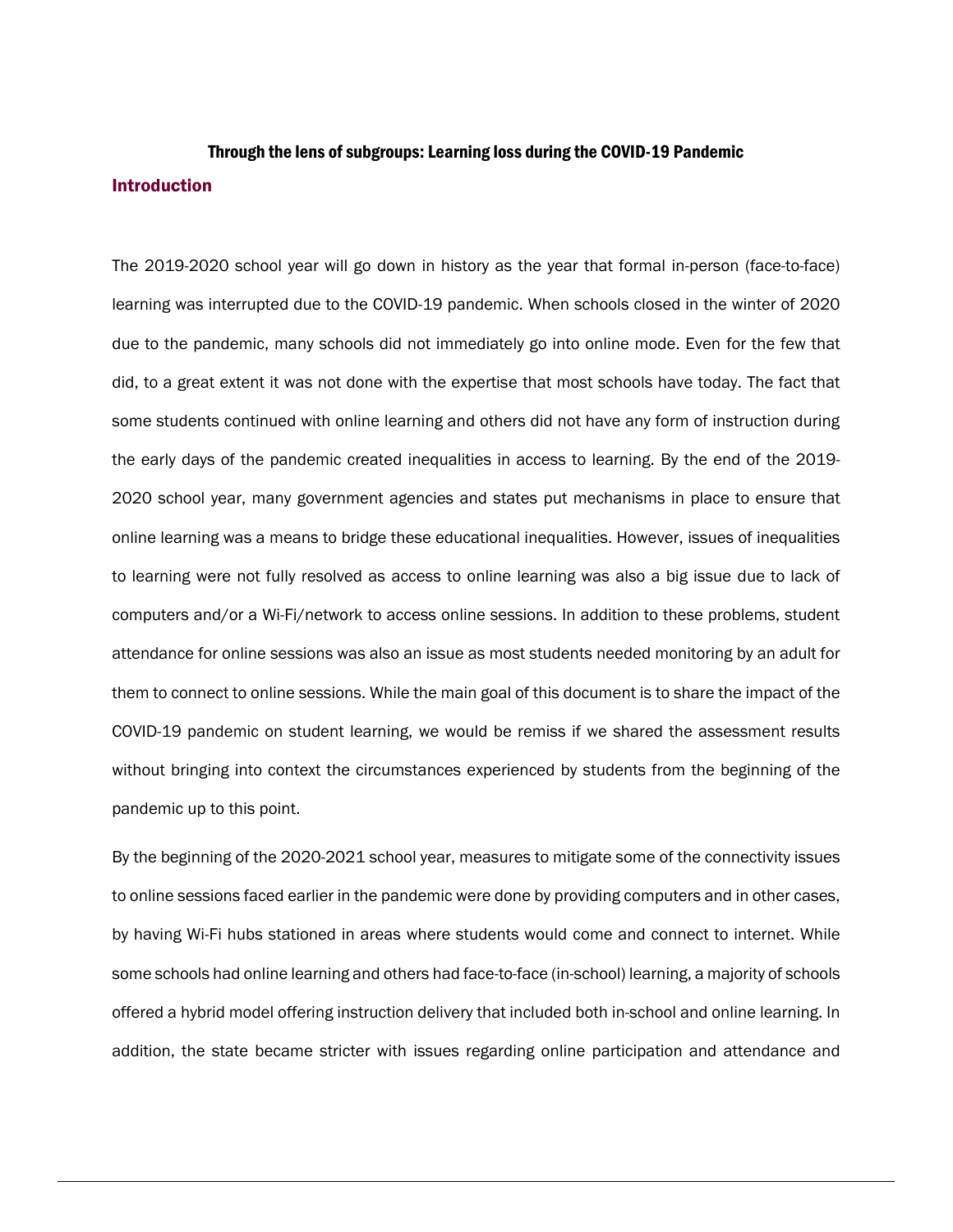provided some form of guidance to define attendance and participation requirements and reporting – a bid to ensure that all students are involved in some form of learning.

In addition to issues of inequalities in access to learning among students, educators had to reinvent the wheel and get accustomed to new delivery modes of instruction that, and in many instances, required the use of methods that they were far less familiar with. Students had to adjust to these changes too. The changes brought many challenges, including one key area which was student assessment.

By the beginning of the school year, educators wrestled with assessing how much ground students had lost, or gained, in order to tailor instruction to the students' current achievement level and start the journey toward recovery. Stated differently and in more precise terms, educators were keen to get answers to the following questions:

- What is the current achievement status for the students?
- How much learning has been lost for most (or gained, if any)?
- How do we get the students to the level where they were expected to be prior to the pandemic?

There are no easy answers to these questions since schools are still learning new strategies to counter the effects of the pandemic. It is still too early to tell whether new learning strategies are working as students are still facing both physical and emotional effects of the on-going pandemic. Nevertheless, assessing the impacts of the pandemic on student learning has become central to determining how we proceed from this point. Specifically, assessing students' performance during and before the pandemic is key to making informed decisions on how to help students make those necessary adjustments.

At this point, it is important to bring into context one key change in assessment practice that makes it difficult to interpret assessment results obtained during the pandemic – remote testing. Because most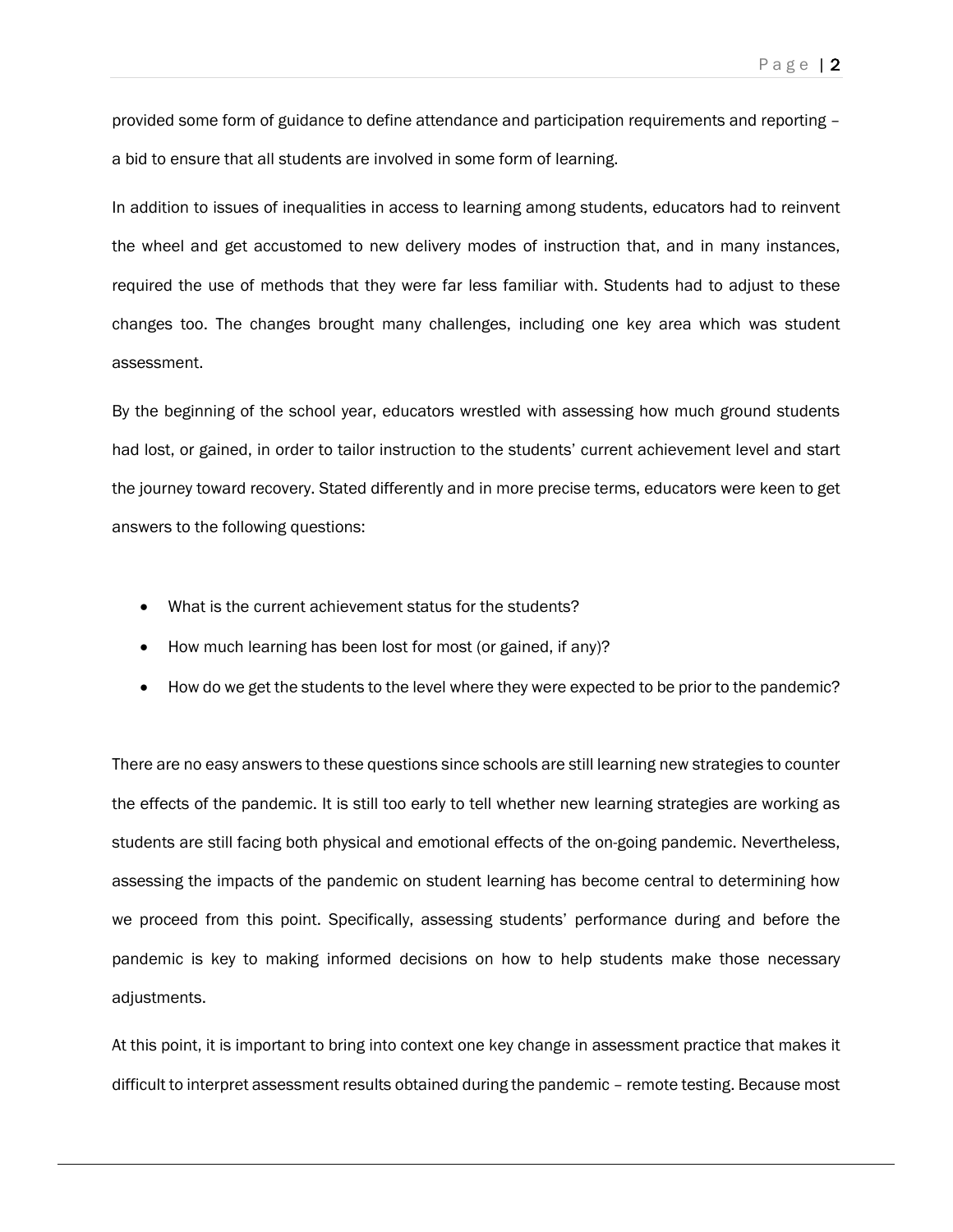Page | **3** 

students were enrolled in online learning, they were assessed using remote testing during the pandemic whereas before the pandemic, students were assessed face-to-face in school settings with proctors designed to ensure that test administration occurred within the confines of standardized testing procedures and abiding by principles and best practices for testing. Issues with remote testing are well-documented and include - parents/siblings helping students take tests, lack of supervision while test taking, and student disengagement during test sessions. The underlying theme among serious issues with remote testing is the lack of uniform standardized settings to ensure that test administration meet the requirements in test security and that students are engaged at the same level as they could have been if tests were administered in school, with teacher proctors involved. For most schools, it was the first time to have their students involved in remote testing and proctoring by adults in their own home setting.

With the security, physical and emotional effects, and engagement and many other issues that students continue to face during the pandemic, The Center for Charter Schools at Central Michigan University has strongly recommended that assessment data collected during the pandemic should not be used for accountability purposes. Instead, the results can inform educators on how to prioritize resources to make meaningful gains for the students that will put them right back on track. Indeed, the data may be messy. However, in its messiness, policymakers can still flag students that need help and address other areas of concern to ensure that the gaps of learning endured during this period are minimal.

Preliminary fall reports by The Center for Charter Schools' Performance Data Center (PDC), NWEA (2020) and Renaissance (2020), have highlighted that student performance during the pandemic is consistent with prior years in reading but not in mathematics where there was a noticeable decline. Regardless the subject, there remains a need to extract and refine information, as well as provide razor-sharp focus on different subgroups to ensure that no groups of students are left behind due to the pandemic. For example, the percent of students meeting or surpassing the norms only looks at the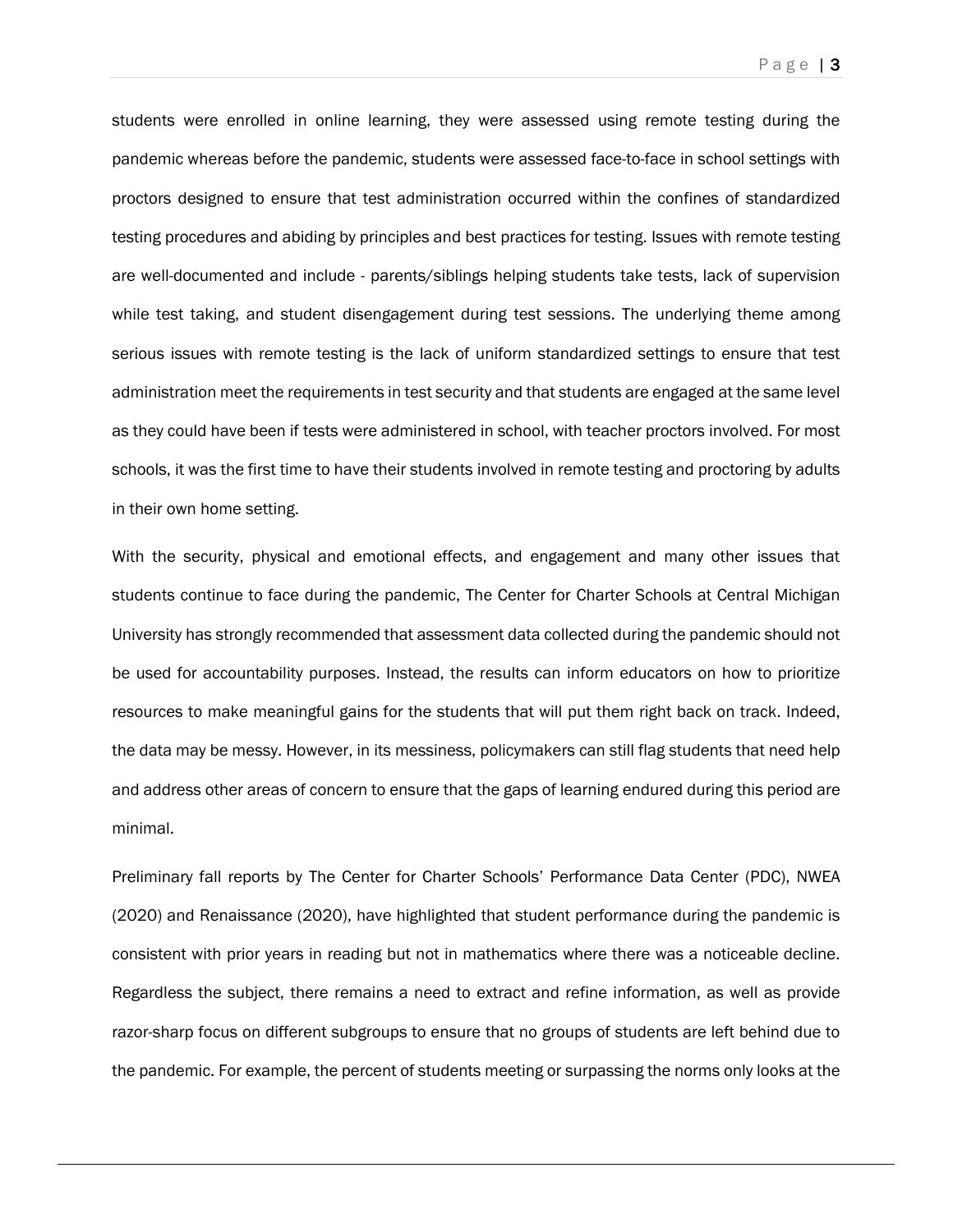average performance or the movement that is happening around grade level norms. It is possible that there is movement both below and above the  $50<sup>th</sup>$  percentile (i.e. students moving from the  $20<sup>th</sup>$ percentile of achievement to 45th percentile, or from 48th percentile to 17th percentile, movements from 56<sup>th</sup> to 85<sup>th</sup> achievement percentiles or from 90<sup>th</sup> to 61<sup>st</sup> achievement percentiles). The latter analyses could provide more information above and beyond what the former analyses provide. This report therefore seeks to reaffirm what has already been established but does so by using a different methodology. In addition, this analysis seeks to further explore whether there are any gaps in performance between different grade levels, performance groups, and demographic groups such as

different socio-economic status (free or reduced lunch versus non-reduced lunch) and ethnicity. For continuity of what has already been established, the following questions are addressed:

- 1. How do student performances compare between pre-COVID-19 years (2017-2018 and 2018- 2019) and during COVID-19 (2019-2020)?
- 2. Does student performance change due to the following factors:
	- a. Socio-economic status (Free and Reduced lunch versus Non-reduced lunch)
	- b. Performance level

To this end, we hope that from the ensuing information 'extracted' from the data, the results will be instrumental in driving policy and help educators on how to use any available resources from the already depleted resources that many school districts have. This will help school districts to ensure that all groups of students get the lift they need to get them across the line in their quest for academic excellence as schools move out of the pandemic. After all, when all is said and done, it is imperative that the educational needs of all students are met in order to put them back on track to the rigor needed to ensure that they are ready for college, work and life.

### The Data

The data used was from 47 schools in Michigan for students in grades 3-8 with test scores in both fall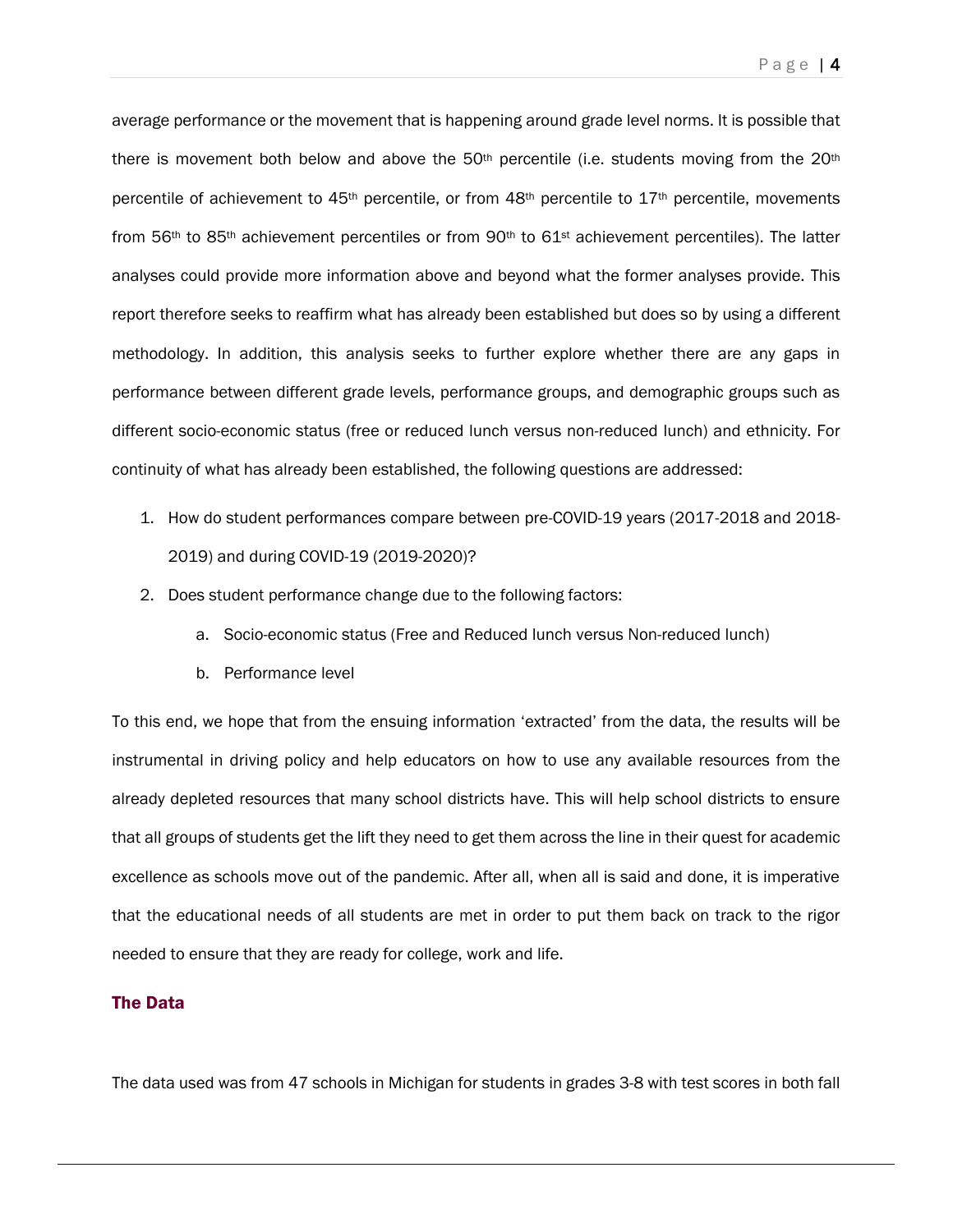2019 and fall 2020 sessions. The table below shows the number of students in mathematics and reading that were used from 2017-2018, 2018-2019, and 2019-2020:

| Year      | <b>Subject</b>     | <b>Number of students</b> |
|-----------|--------------------|---------------------------|
| 2019-2020 | <b>Mathematics</b> | 8,933                     |
| 2019-2020 | Reading            | 8,981                     |
| 2018-2019 | <b>Mathematics</b> | 8.701                     |
| 2018-2019 | Reading            | 8,685                     |
| 2017-2018 | <b>Mathematics</b> | 8,443                     |
| 2017-2018 | Reading            | 8,404                     |

### Methods for Analyzing Data

We use NWEA's achievement percentile descriptors (Thum & Kuhfeld, 2020) to investigate students who 'move' from one category to another (slider or gainer) or 'stay' in the same category (maintainer). This categorization is adopted from NWEA collaboration discussions (NWEA 2020)

The following are the achievement categories:

| <b>Achievement</b><br><b>Percentile Range</b> | <b>Category Descriptor</b> |
|-----------------------------------------------|----------------------------|
| 81-99                                         | High                       |
| 61-80                                         | High Average/Above Average |
| 41-60                                         | Average                    |
| 21-40                                         | Below Average/Low Average  |
| $1-20$                                        | Low.                       |

Who are sliders, maintainers, and gainers?

Sliders are students who have moved from a higher achievement percentile category to a lower achievement percentile category between testing sessions (e.g. moving from average to below average category or from high to average category from fall 2019 testing session to fall 2020 testing session). Sliders can 'slide' through multiple categories.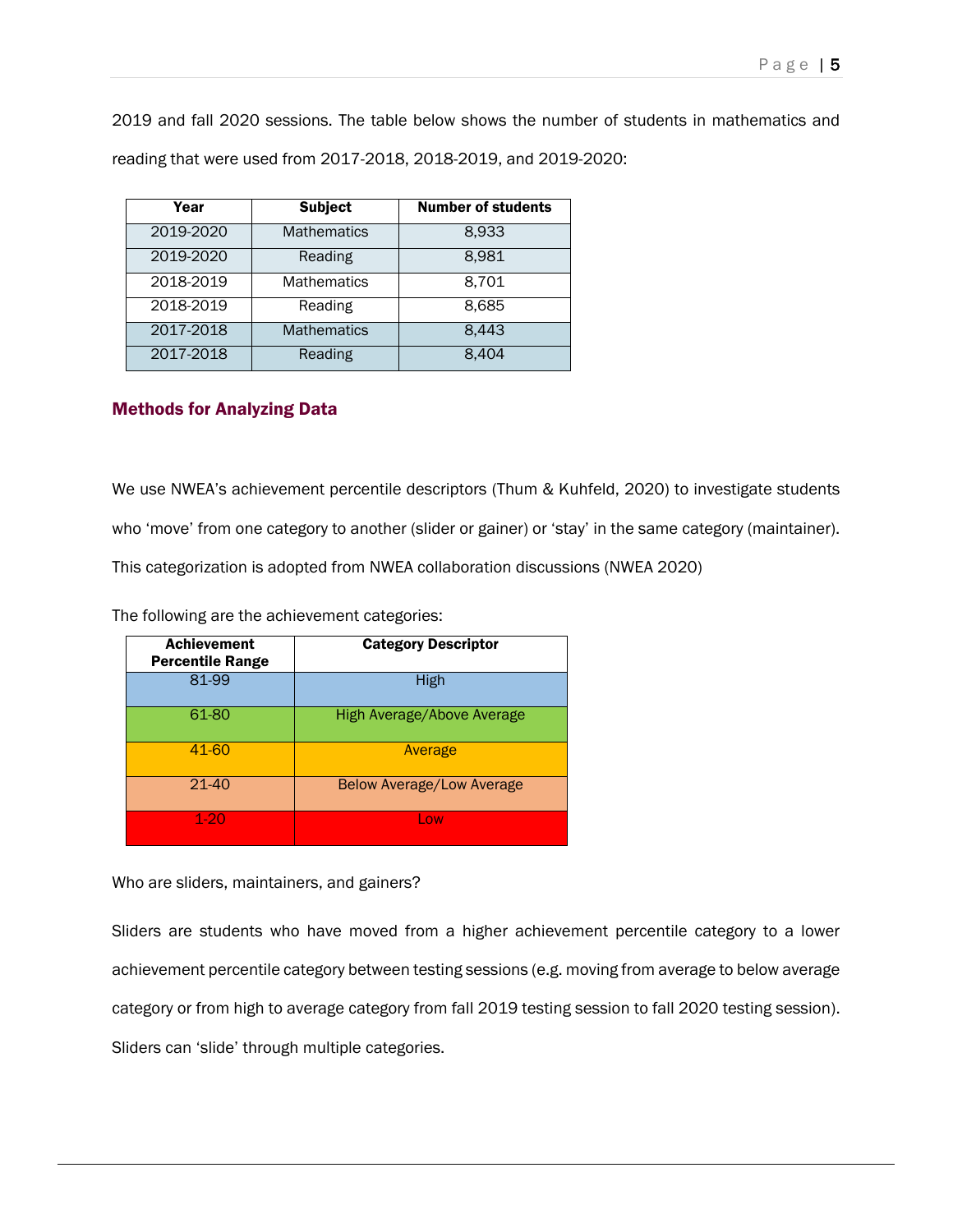Gainers are students who have moved from a lower achievement percentile category to a higher achievement percentile category between testing sessions (e.g. moving from below average to average category or from average to high category from fall 2019 testing session to fall 2020 testing session). Gainers can also move through multiple categories.

Maintainers 'stay' in the same category from one testing session to another testing session. The following table illustrates the concept of sliders, maintainers, and gainers:

| <b>Student ID</b> | <b>Fall Test</b><br><b>Percentile</b><br>2019 | <b>Fall Test</b><br><b>Percentile</b><br>2020 | <b>Movement</b>                     | <b>Movement</b><br>Category |
|-------------------|-----------------------------------------------|-----------------------------------------------|-------------------------------------|-----------------------------|
| $A-200$           | 90                                            | 61                                            | From High to Above Average          | Slider                      |
| B-210             | 67                                            | 24                                            | From Above Average to Below average | Slider                      |
| $C-320$           | 17                                            | 9                                             | From Low to Low                     | Maintainer                  |
| D-410             | 82                                            | 99                                            | From High to High                   | Maintainer                  |
| E-525             | 63                                            | 90                                            | From Above Average to High          | Gainer                      |
| $F-110$           | 22                                            | 65                                            | Below average to Above Average      | Gainer                      |

NWEA (2020) and Renaissance (2020) have indicated that there are declines in performance between fall 2019 and fall 2020 in mathematics but reading is consistent with prior performance. This exploratory analysis seeks to confirm that observation. In addition, the analysis seeks to investigate whether different demographic groups were equally affected by the pandemic whenever there are any effects.

More importantly, whenever categorical data is used to draw conclusions about differences in occurrences of outcomes of interest, in our case the rate of sliding, maintaining and gaining, there is a temptation to just have a visual inspection on the outcome and draw speculative conclusions on whether there are notable differences or not. What if the frequencies are so close? For example, is a 3% difference between sliders in 2018-2019 and 2019-2020 something we should be concerned about? How about 5%? At what point should we be concerned?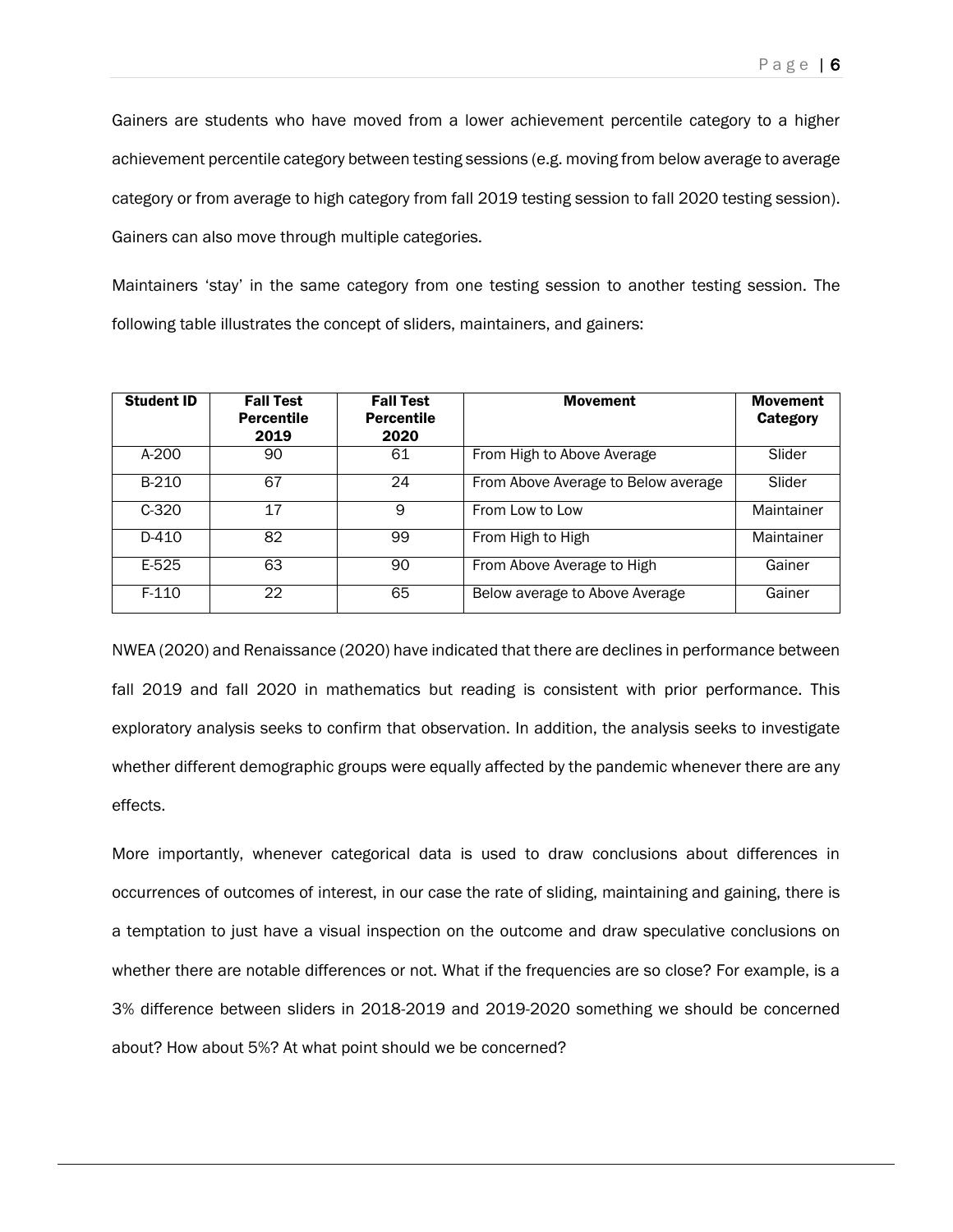To obtain answers to these questions, it is important to run a Pearson Chi Square test. Chi-Square tests on categorical data show whether there is any independence/dependence among variables. For example, in our case, if we treat the rates of sliding, maintaining, and gaining as one variable and the school years of 2017-2018, 2018-2019, and 2019-2020 as the other variable, we will be able to create contingency tables where we can calculate expected values and compare them to observed values. That way, we can draw conclusions to see if the rate of sliding, maintaining, and gaining is dependent on school year. Simply put, independence of variables in this case will mean that the patterns of sliding, maintain, and gaining have nothing to do with the years – it does not matter what year you focus on, the rates of sliding, maintaining, and gaining will be similar. On the other hand, dependence will show that the patterns differ from one year to another. The value of the Chi-Square test and its associated p-value together with degrees of freedom (df) is all we will need to make these determinations. We will use the more stringent p-value of 0.01 as the threshold to determine independence of variables. Any values in p-value lower than 0.01 will indicate that the two variables are not independent while values equal to or above 0.01 will indicate that the variables are independent.

In summary, this analysis explores the differences in performance among different groups of interest and further seeks to see if there are statistical differences in performance. Specifically, the analysis seeks to address the following questions:

- 1. Are students sliding, maintaining, or gaining differently over the years; or is the rate of sliding, maintaining, or gaining independent of school year?
- 2. Are students sliding, maintaining, or gaining differently across different socio–economic backgrounds; or is the rate of sliding, maintaining, or gaining independent of socio-economic background?
- 3. Do low achieving students slide, maintain, or gain at the same rate as high achieving students; or is the rate of sliding, maintaining, or gaining independent of achievement level?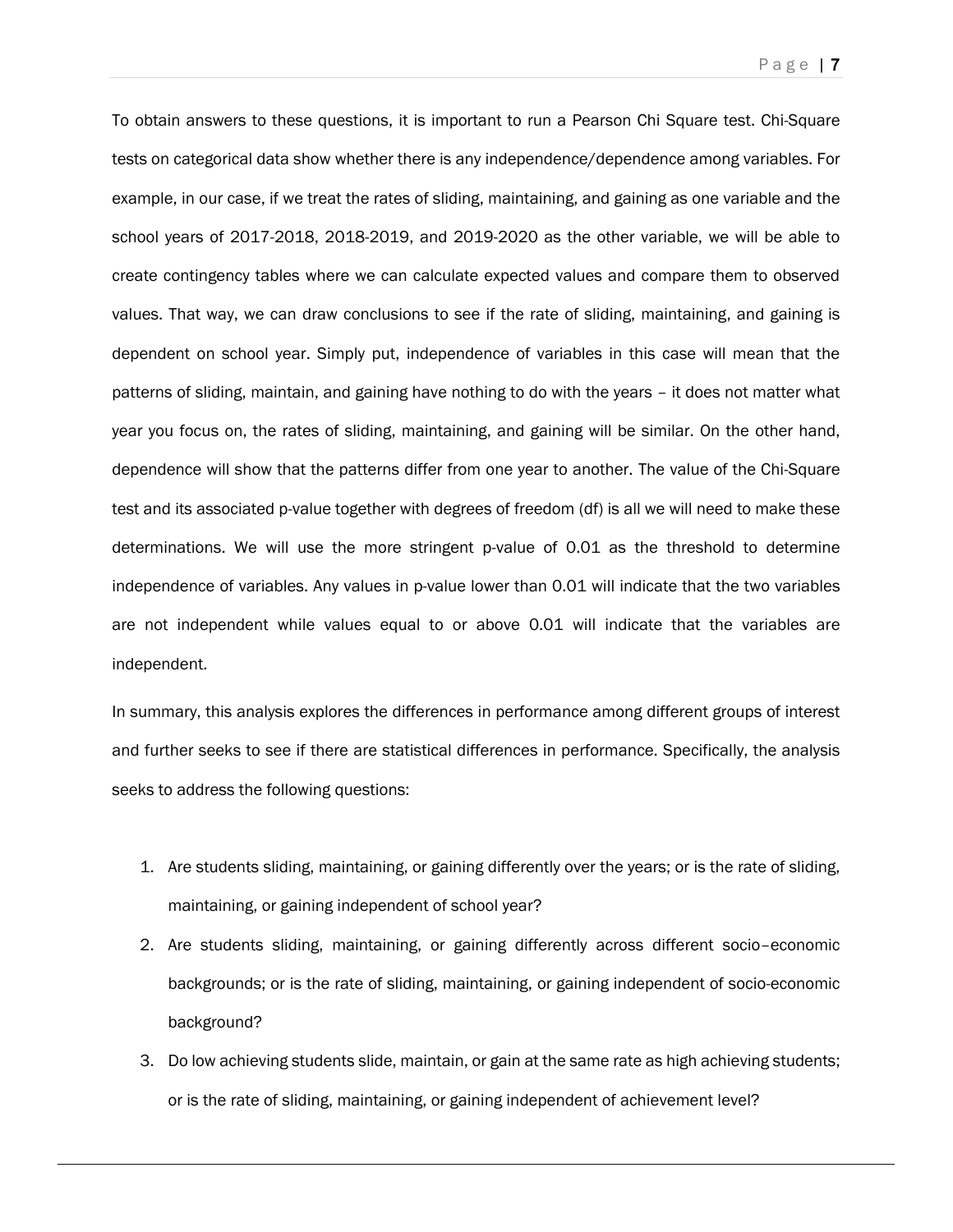#### **Results**

Are students sliding, maintaining, or gaining differently over the years; or is the rate of sliding, maintaining, or gaining independent of school year?



*Figure 1. Percent of sliders, maintainers, and gainers by school year in mathematics*

From figure 1 above, while the percentages of sliders, maintainers, and gainers are almost similar for 2017-2018 and 2018-2019, clearly, the percentages of sliders, maintainers, and gainers in 2019- 2020 does not follow the same pattern as that of prior two years. We see more sliders, fewer maintainers, and fewer gainers in 2019-2020 than in prior two years. Is this change significant?

As is shown in the table below, the Chi-Square statistic associated with the observed differences between the patterns observed in 2019-2020 to those of 2017-2018 and 2018-2019 is 675.495 and 4 degrees of freedom. This value is statistically significant (p < 0.01) and highlights that the rate of sliding, maintaining, or gaining is not independent of school year – student performance in mathematics for 2019-2020 differs from prior years.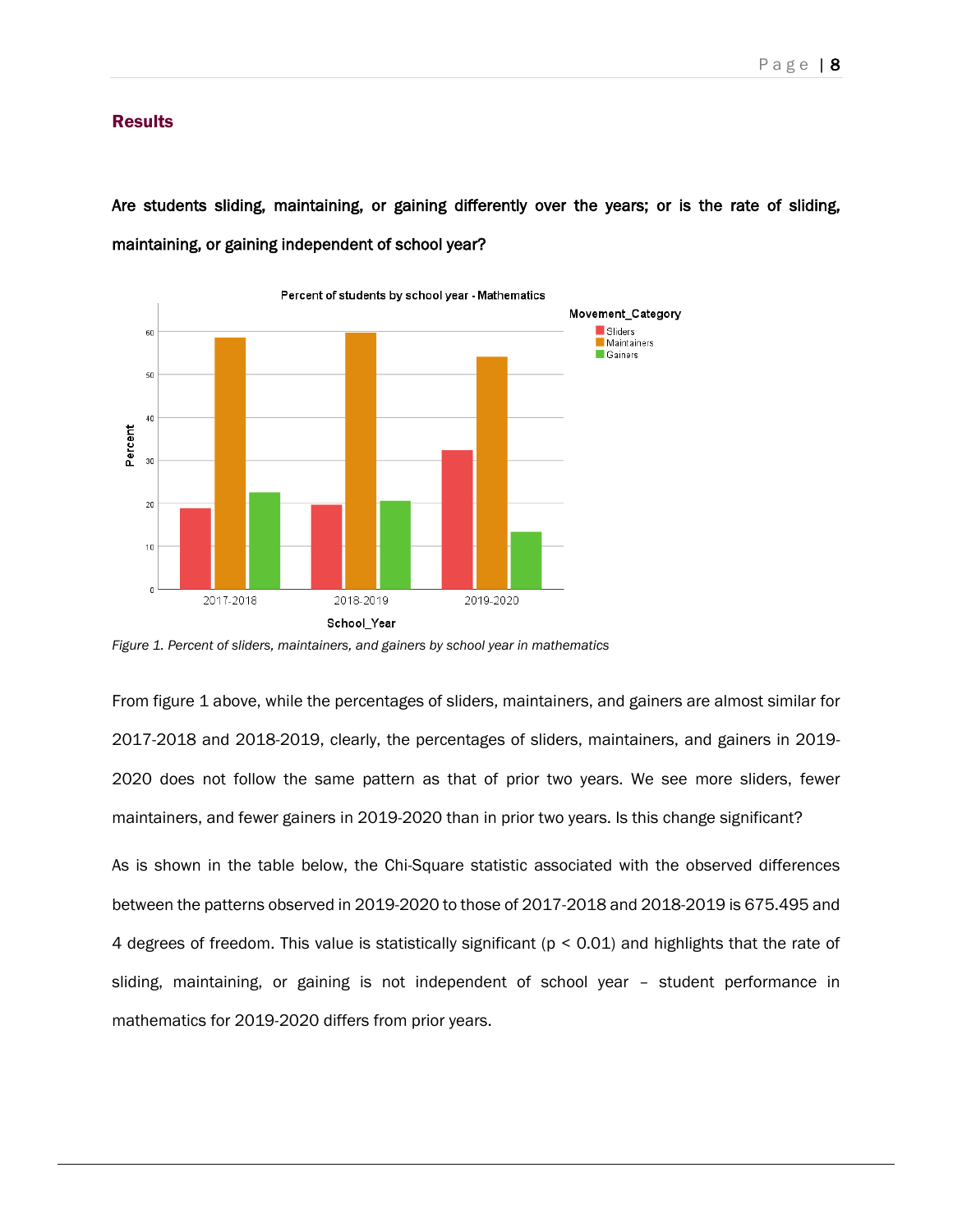| <b>Chi-Square Tests</b> |  |
|-------------------------|--|
|-------------------------|--|

|                           | Value   | df | Asymptotic Significance (2-sided) |
|---------------------------|---------|----|-----------------------------------|
| <b>Pearson Chi-Square</b> | 675.495 |    | .000                              |
| N of Valid Cases          | 26077   |    |                                   |

#### *Are there similar patterns in reading?*

Although not as clear-cut as was the case with mathematics, there are small differences in the performance of students (especially sliders and gainers) in 2019-2020 with prior years, especially 2017-2018. For example, 25.9% of the students were sliders in 2019-2020 while 22.8% and 20.0% were sliders in 2018-2019 and 2017-2018 respectively. The bar chart below in figure 2 shows this information. Is this a significant difference?



*Figure 2. Percent of sliders, maintainers, and gainers by school year in reading*

The table below shows a Chi-Square statistic of 106.810 and 4 degrees of freedom, which has a pvalue less than 0.01. This shows that although the difference is not as pronounced as in mathematics, there is still a significant difference in performance of students across the three years – students performed lower in 2019-2020 than 2017-2018 and/or 2018-2019.

|                           | Value   | df | Asymptotic Significance (2-sided) |
|---------------------------|---------|----|-----------------------------------|
| <b>Pearson Chi-Square</b> | 106,810 |    | .000                              |

#### Chi-Square Tests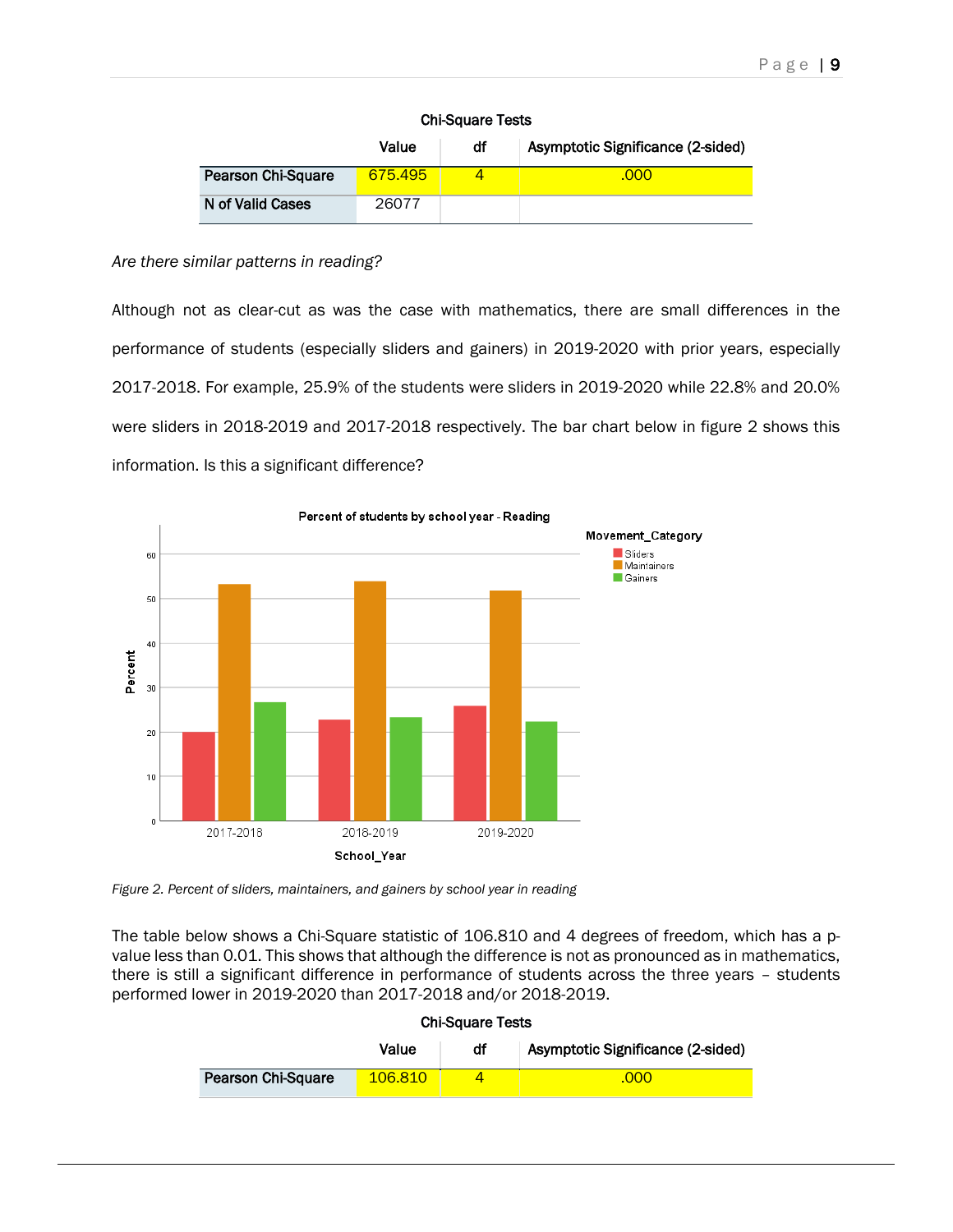# *Are students sliding, maintaining, or gaining differently across different socio–economic backgrounds; or is the rate of sliding, maintaining, or gaining independent of socio-economic background?*

As has already been established, there are significant differences in performance for sliders, maintainers, and gainers for 2019-2020 data compared to 2018-2019 and 2017-2018 data. In 2019- 2020 there were more sliders and fewer gainers and maintainers than prior years. Are Free and Reduced lunch students sliding, maintaining and gaining more than students who are not in Free and Reduced lunch programs? Using 2019-2020 data displayed in figure 9, there are about 5% more sliders for Free and Reduced lunch students than non-reduced lunch students (34.2% versus 29.5%). In addition, there are 5% fewer maintainers for Free and Reduced lunch students than non-reduced lunch students (52.2% versus 57.5%) while the percentages for gainers are about the same. Are the percentages of sliders and maintainers significantly different?



*Figure 9. Percent of sliders, maintainers, and gainers by FRL eligibility in mathematics*

As the table below shows, there is a significant difference between sliders and maintainers between non-reduced and Free and Reduced lunch students. With a Chi-Square statistic of 25.694, 2 degrees of freedom, and a p-value less than 0.01, it is very clear that Free and Reduced lunch students did not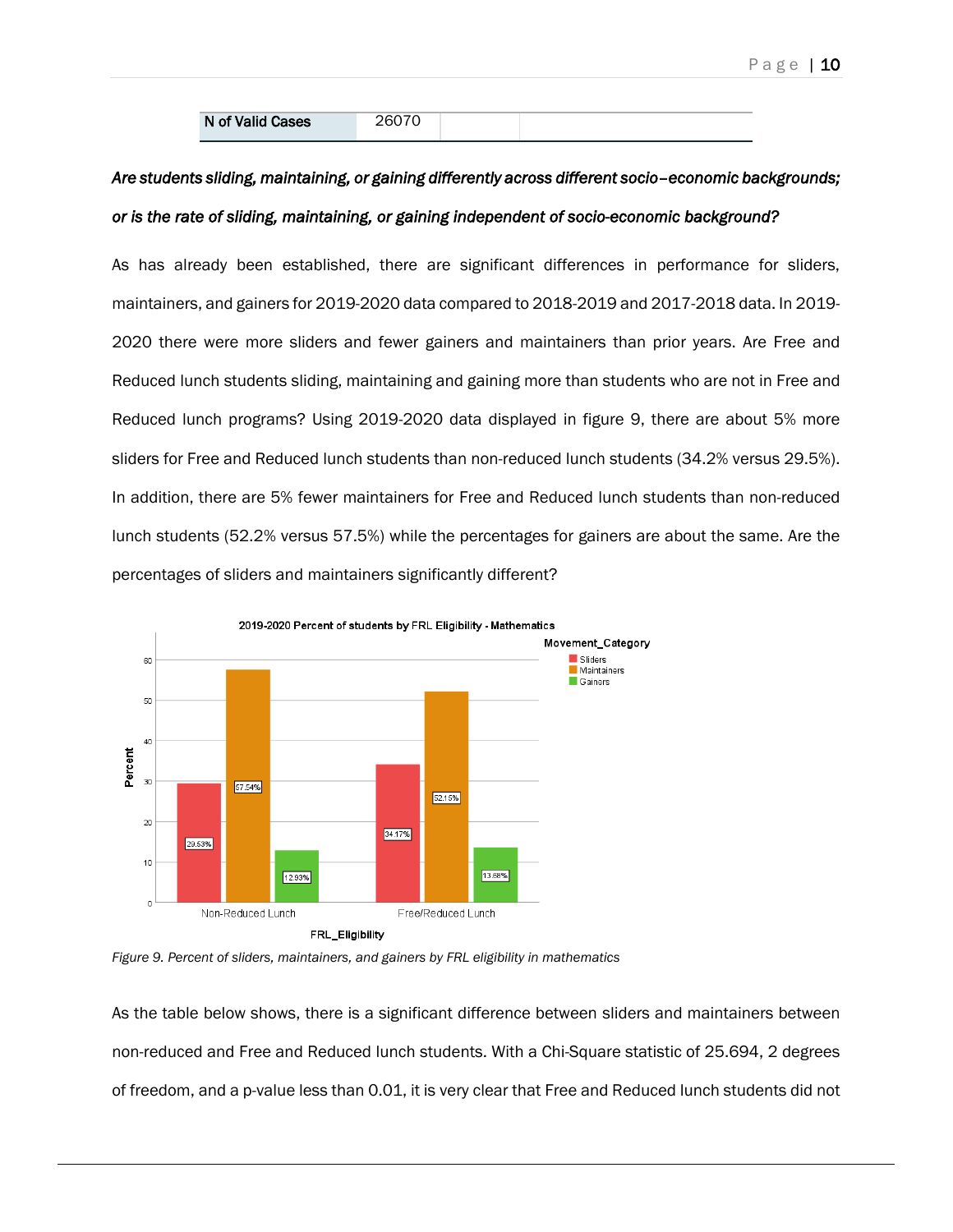perform as well as non-reduced lunch students in mathematics in 2019-2020. Could it be possible that the difference we see is similar to that observed in prior years?

| <b>Chi-Square Tests</b>                          |        |   |      |  |  |
|--------------------------------------------------|--------|---|------|--|--|
| Asymptotic Significance (2-sided)<br>Value<br>df |        |   |      |  |  |
| <b>Pearson Chi-Square</b>                        | 25.694 | ာ | .000 |  |  |
| N of Valid Cases                                 | 8866   |   |      |  |  |

Further analysis on prior years mathematics data (2017-2018 and 2018-2019) indicates that the percentages of sliders, maintainers, and gainers are about the same between non-reduced lunch students and Free and Reduced lunch students, especially in 2017-2018 (see figures 10 and 11 below). Precisely, for 2017-2018 mathematics data, with a Chi-Square statistic of .813, 2 degrees of freedom, and p-value of 0.66 (which is greater than the threshold of 0.01), it is very clear that there is no significant difference between different socio-economic backgrounds – Free and Reduced lunch students performed similar to non-reduced lunch students. However, 2018-2019 data shows some differences between Free and Reduced lunch and non-reduced lunch students (Chi-Square statistic = 10.949, 2 degrees of freedom, and a p-value less than 0.01), which is still lower than that of 2019- 2020. Therefore, there is a concerning growing gap in mathematics performance between Free and Reduced lunch and non-reduced lunch students that we see in 2019-2020 data, to the extent that policymakers should not ignore the difference.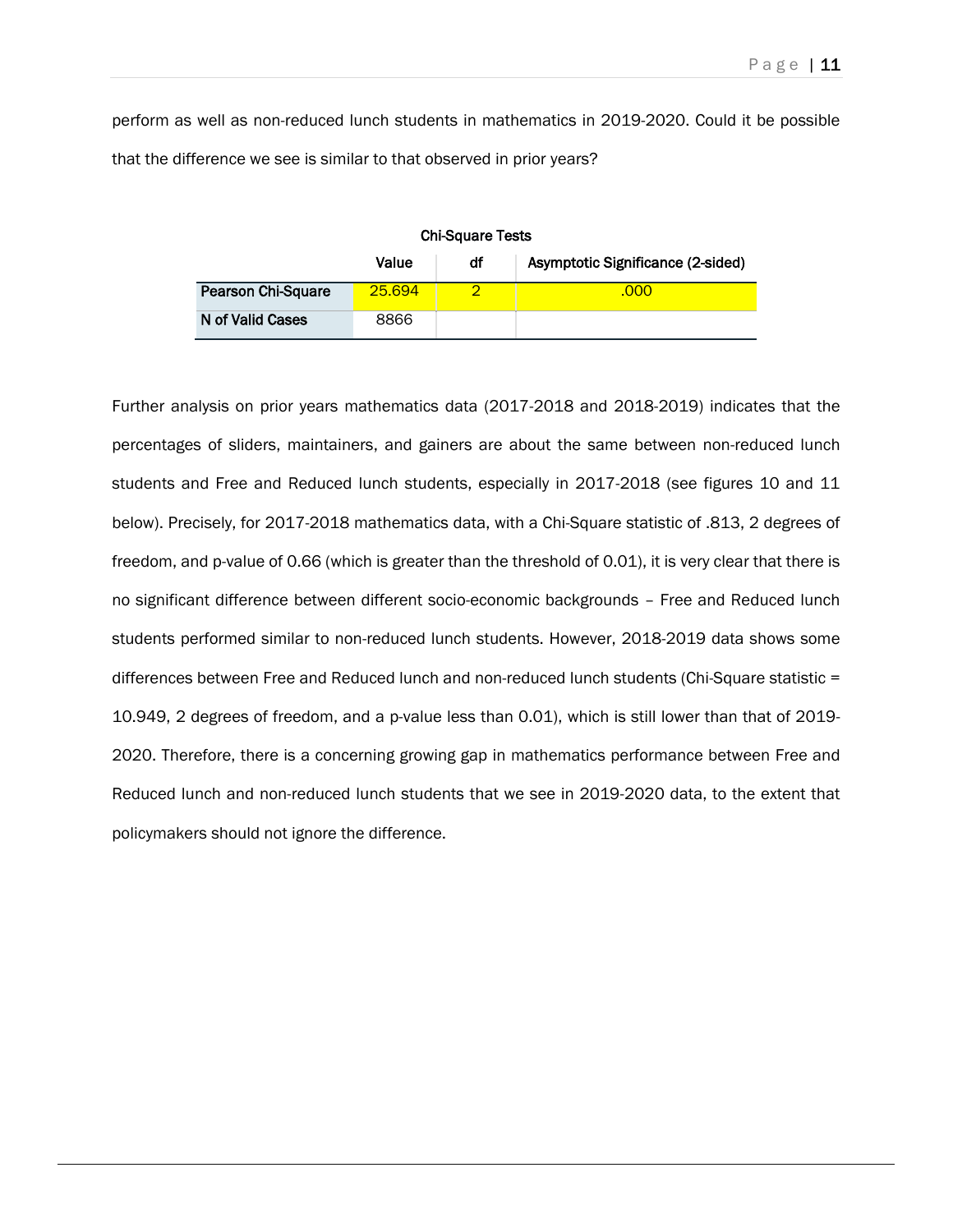

*Figure 10. Percent of sliders, maintainers, and gainers by FRL eligibility in mathematics*



*Figure 11. Percent of sliders, maintainers, and gainers by FRL eligibility in mathematics*

A similar pattern as seen in mathematics data is observed in reading. As is seen in figure 12 below, using 2019-2020 data, the percentage of sliders is about 7% more for Free and Reduced lunch students than it is for non-reduced lunch students (28.4% versus 21.7%). In addition, there is about 8% fewer maintainers for Free and Reduced lunch students than non-reduced lunch students (48.9% versus 56.6%) while the percentages for gainers differ by only one percentage point. Are these percentages significantly different?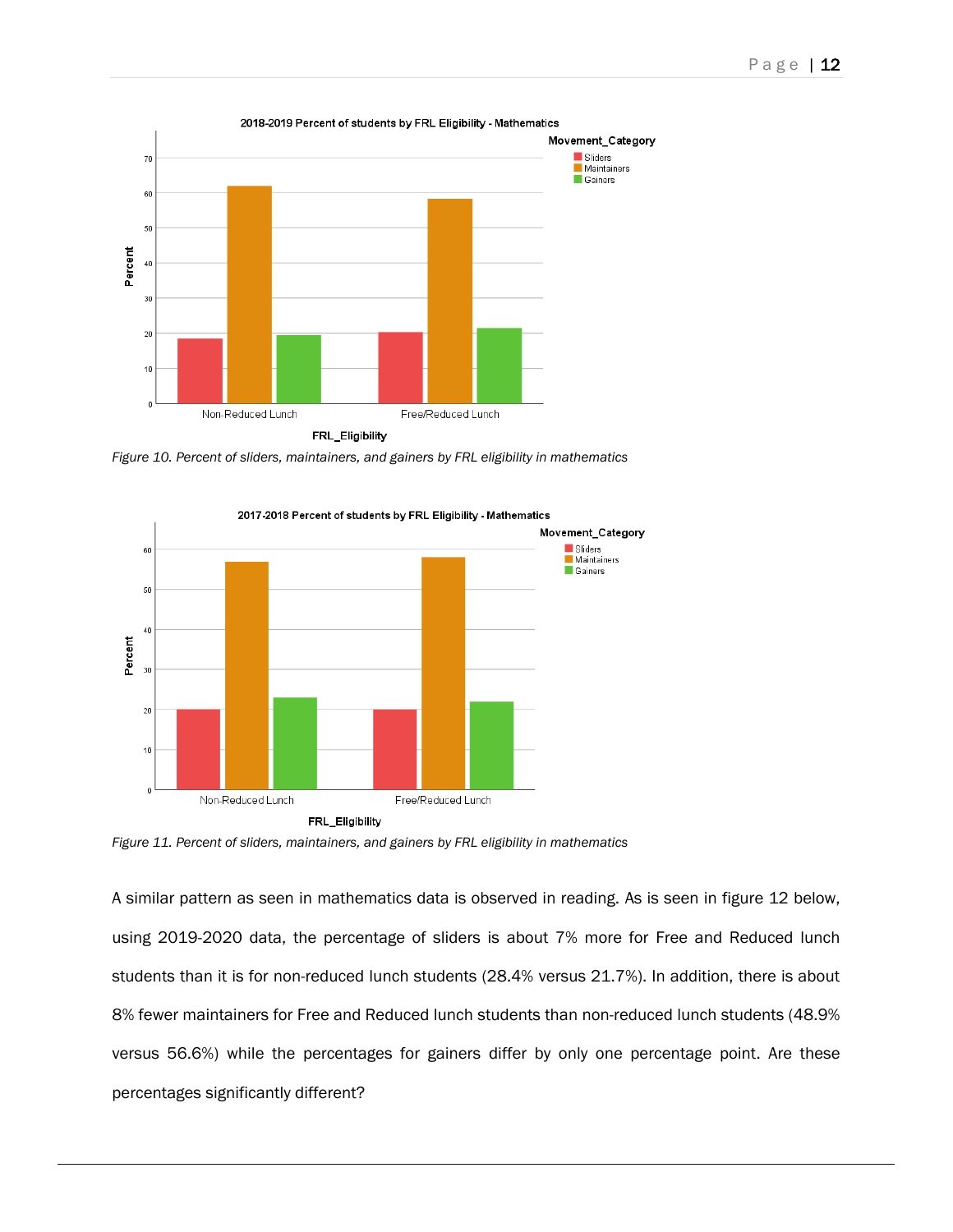

*Figure 12. Percent of sliders, maintainers, and gainers by FRL eligibility in reading*

Just like with mathematics data, these differences are statistically significant. A Chi-Square value of 60.561, 2 degrees of freedom, and a p-value less than 0.01 highlights that Free and Reduced lunch students are not performing as well as non-reduced lunch students in reading for 2019-2020 data (see table below). Is this finding consistent with 2018- 2019 and 2017-2018 data?

| <b>Chi-Square Tests</b>                          |        |  |      |  |  |
|--------------------------------------------------|--------|--|------|--|--|
| Asymptotic Significance (2-sided)<br>Value<br>df |        |  |      |  |  |
| Pearson Chi-Square                               | 60.561 |  | .000 |  |  |
| N of Valid Cases                                 | 8914   |  |      |  |  |

In addition, prior years reading data (2017-2018 and 2018-2019) indicate that the percentages of sliders, maintainers, and gainers are about the same between non-reduced lunch students and Free and Reduced lunch students (see figures 13 and 14 below). A Chi-Square statistic of 2.931, 2 degrees of freedom, and a p-value of 0.231 (greater than the threshold of 0.01) for 2017 -2018 reading data underscores the fact that the rate of sliding, maintaining, and gaining was not dependent on Free and Reduced lunch eligibility, i.e. the differences we see in reading performance between Free and Reduced lunch students and non-reduced lunch students for 2019-2020 reading data were not there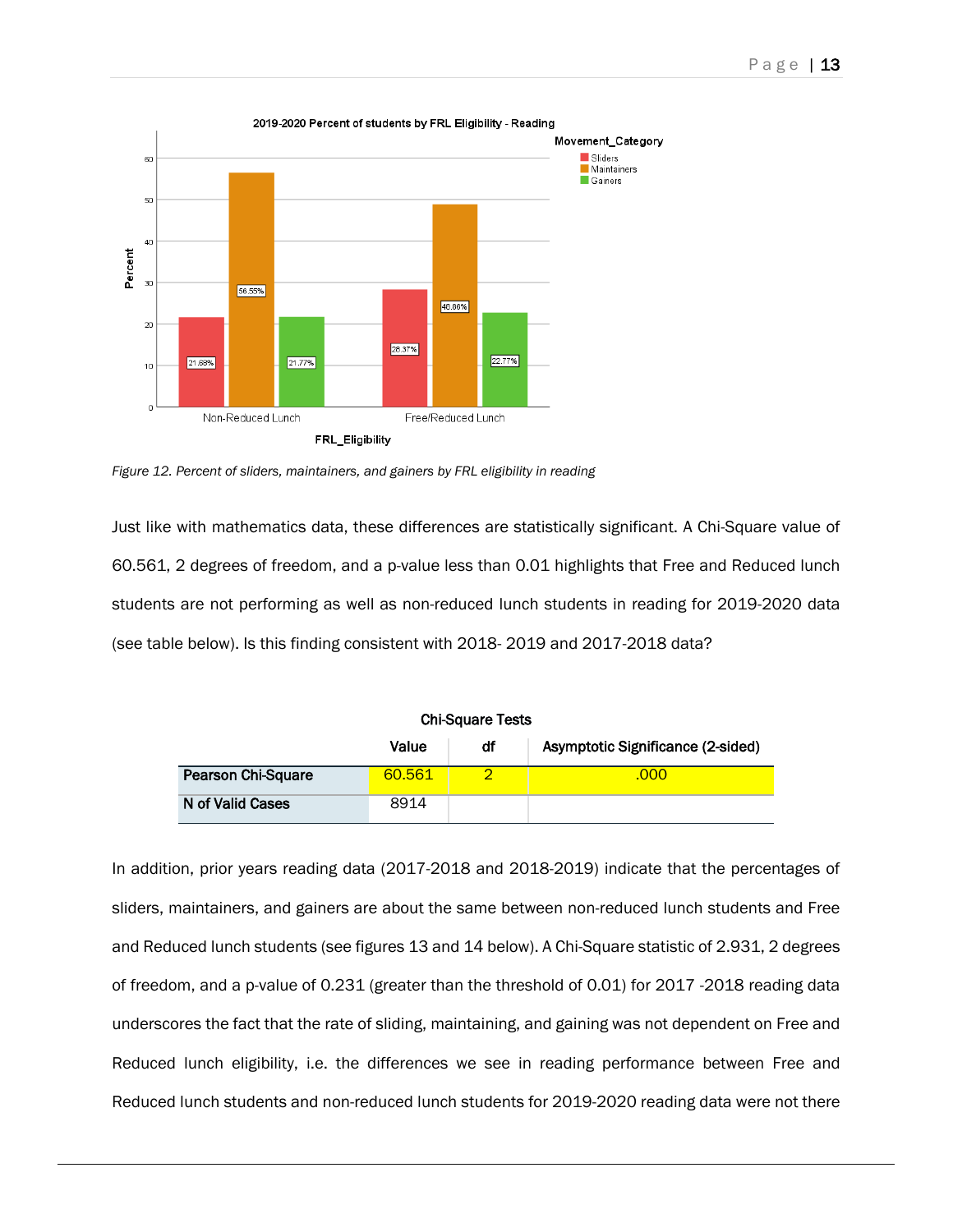in 2017-2018. Although 2018-2019 reading data shows some differences in performance between Free and Reduced lunch and non-reduced lunch students (Chi-Square statistic = 12.916, 2 degrees of freedom, and p-value = 0.002 (less than 0.01), it is still lower than that of 2019-2020. Therefore, the growing gap in performance that we find between Free and Reduced lunch and non-reduced lunch



students for 2019-2020 reading data also call for our immediate attention.

*Figure 13. Percent of sliders, maintainers, and gainers by FRL eligibility in reading*



*Figure 14. Percent of sliders, maintainers, and gainers by FRL eligibility in reading*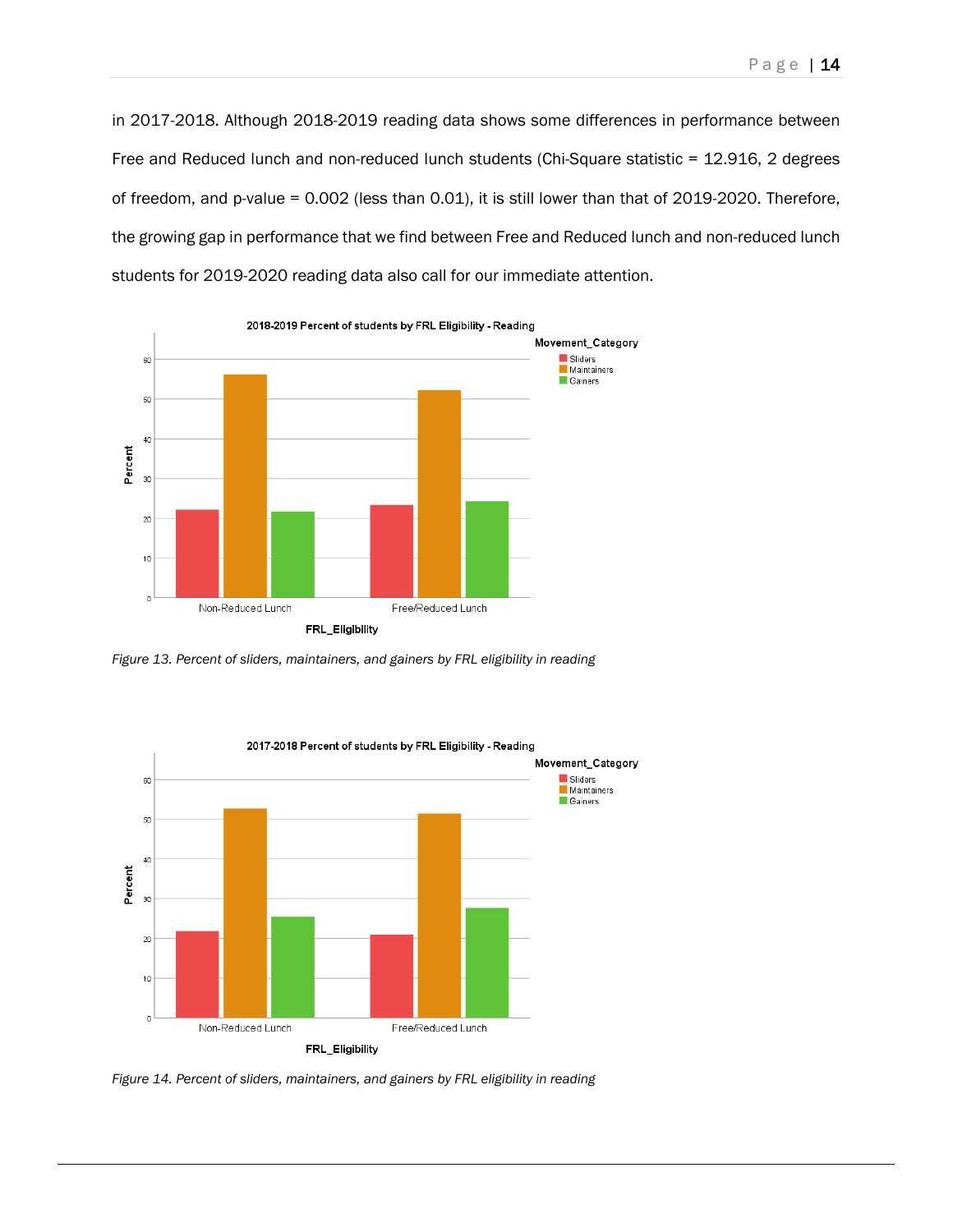# *Do low achieving students slide, maintain, or gain at the same rate as high achieving students; or is the rate of sliding, maintaining, or gaining independent of achievement level?*

In analyzing the data using achievement levels, achievement percentiles of 50 or greater were classified as high achievement percentiles whereas all achievement percentiles lower than 50 were classified as low achieving. For 2019-2020 mathematics performance displayed in figure 15 below, the percentage of sliders is about 11% more for low achieving students than it is for high achieving students (36.8% versus 25.7%). In addition, there is just about 3% fewer maintainers for low achieving students than there are for high achieving students (53.1% versus 55.8%). The percentages for gainers are also 8% lower for low achieving students than it is for high achieving students (10.1% versus 18.5%). Are these percentages significantly different?



*Figure 15. Percent of sliders, maintainers, and gainers by achievement level in mathematics*

In the table shown below, the rates of sliding, maintaining, and gaining for high achieving students are significantly different from those of low achieving students (Chi-Square statistic = 194.165, 2 degrees of freedom, and a p-value less than 0.01 shown in the table below). High performing students are sliding, maintaining, and gaining better than low achieving students. An in-depth analysis of whether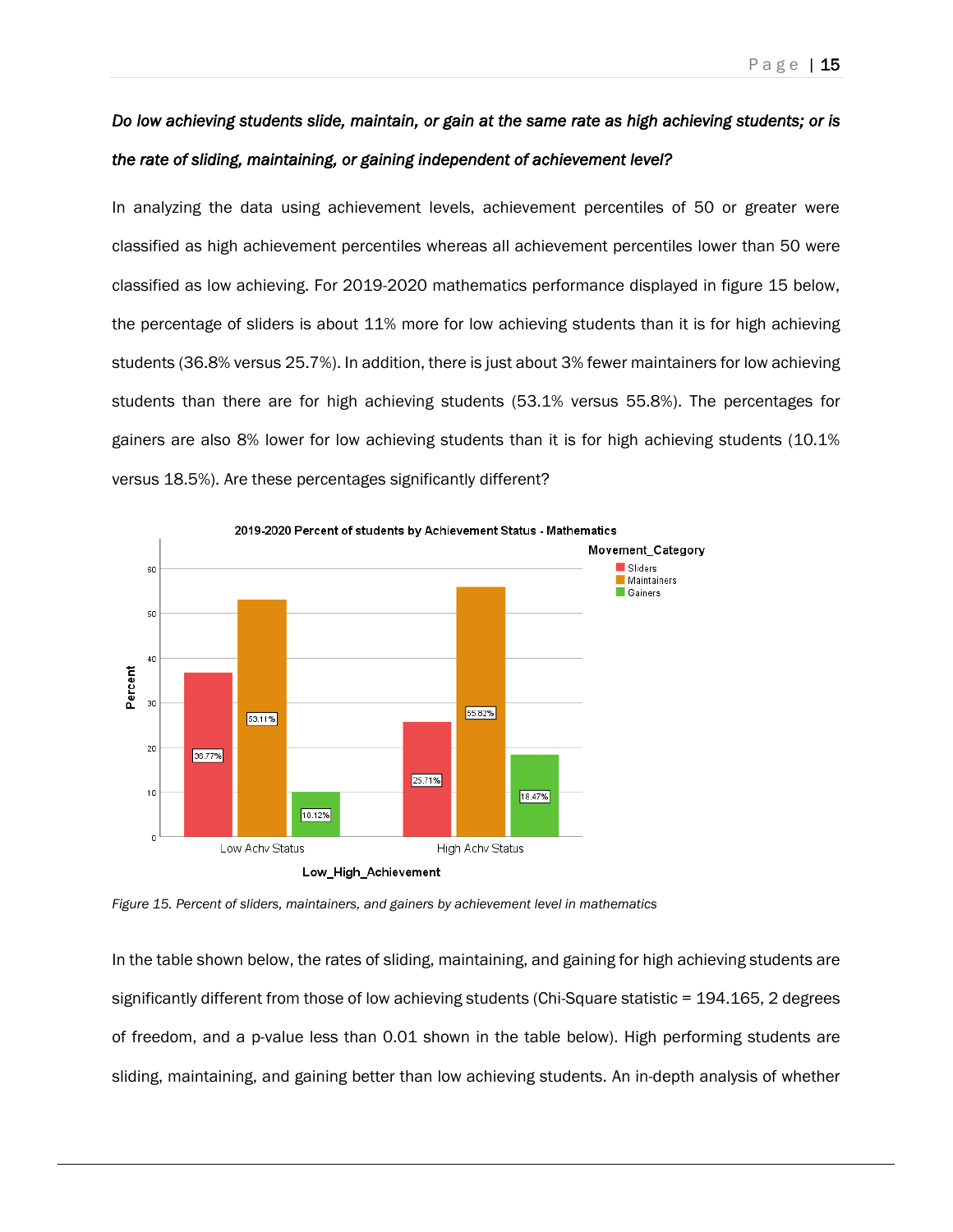the pattern is consistent with 2018-2019 and 2017-2018 data reveals that the significant differences we see in 2019-2020 data are not new. High achieving students and lower achieving students tend to have different sliding, maintaining, and gaining tendencies even using prior data. What is more striking is that across the three years of data analyzed for mathematics, the Chi-Square statistics are about the same for 2017-2018 and 2018-2019 (192.165 and a p-value less than 0.01 in 2018-2019, and 192.165 and a p-value less than 0.01 in 2017-2018) and only 2 points higher in 2019-2020 (194.165 and a p-value less than 0.01) and 2 degrees of freedom in all cases. This brings home the point that, although we see higher percentages of sliders between 2018-2019 and 2019-2020, those declines in performance occurred in similar proportions across years and across sliders. For example, we already pointed out that the percentage of sliders is about 11% more for low achieving students than it is for high achieving students (36.8% versus 25.7%). The differences are consistent with data from prior years – 10 % (23.6% versus 13.9%) for 2017-2018 data and 10% (24.3% versus 14.5%) for 2018-2019 (see figures 15, 16 and 17). Indeed, for 2019-2020 mathematics data, both low achieving and high achieving students are not performing as well as in prior years. There is clearly an increase in sliders, a decrease in maintainers and a decrease in gainers from prior years when we focus on 2019-2020 data. Notably, the increase in sliders, decrease in maintainers and decrease in gainers from prior year to 2019-2020 mathematics data affected both low achieving students and in equal amounts. The ratio of change between the two groups across all three years is fairly constant – 11%: 10%: 10%. Therefore, the data does not support the notion that one group was affected more than the other across years. Simply stated, there is a gap between low achieving and high achieving students that we notice every year in mathematics. That gap has not widened due to the pandemic.

|                    | Value   | df | Asymptotic Significance (2-sided) |
|--------------------|---------|----|-----------------------------------|
| Pearson Chi-Square | 194.165 |    | .000                              |
| N of Valid Cases   | 8933    |    |                                   |

Chi-Square Tests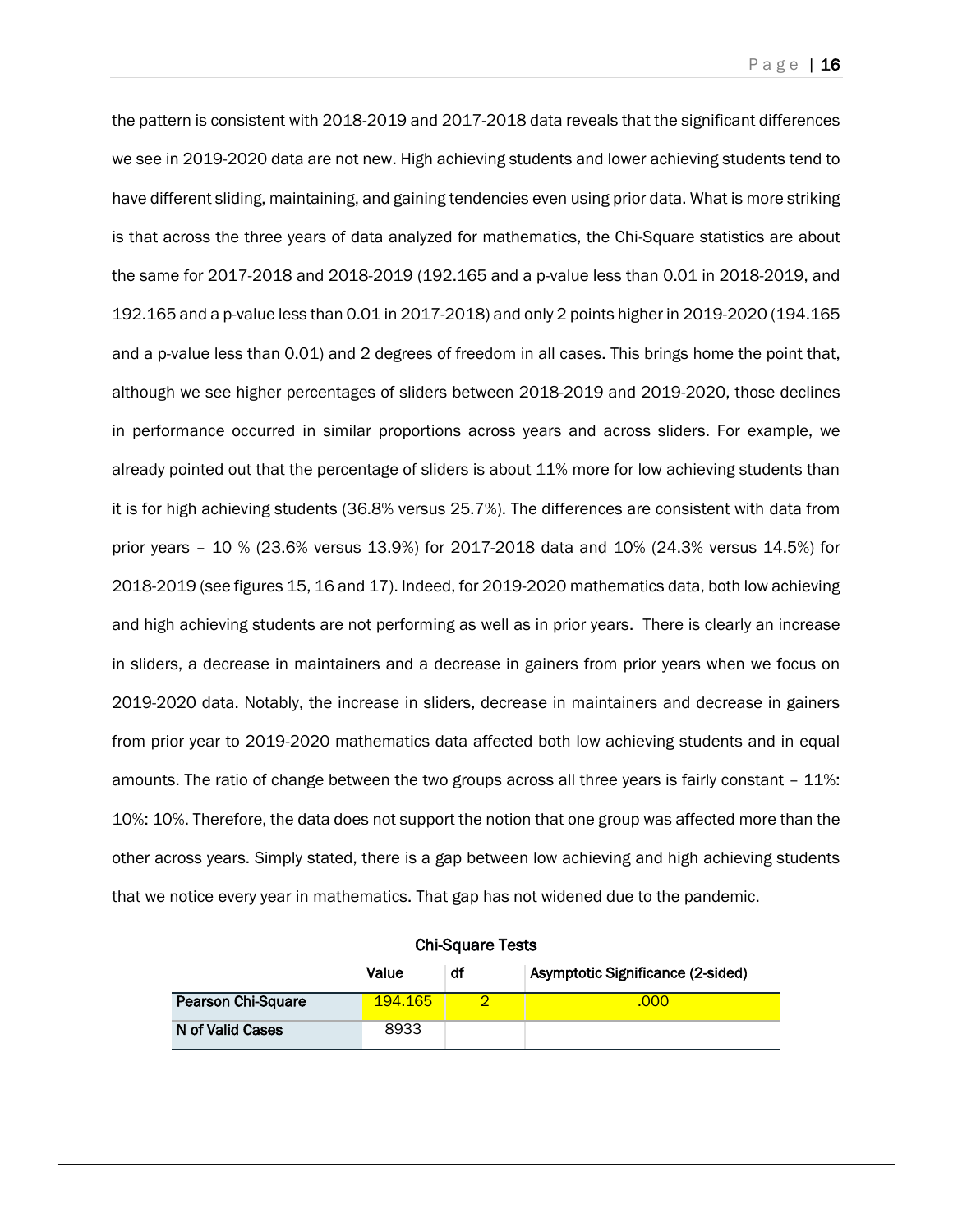

*Figure 16. Percent of sliders, maintainers, and gainers by achievement level in mathematics*



*Figure 17. Percent of sliders, maintainers, and gainers by achievement level in mathematics*

As figures 18, 19, and20 show, in reading, there is clearly an increase in sliders, a decrease in maintainers, and a decrease in gainers from prior years to 2019-2020 data. Notably, the changes are not as pronounced as was the case with mathematics. The high Chi-Square statistic of 397.614, 2 degrees of freedom and a p-value less than 0.01 that is shown in the table below confirms that students slide, maintain, and gain differently across achievement levels for 2019-2020 reading data.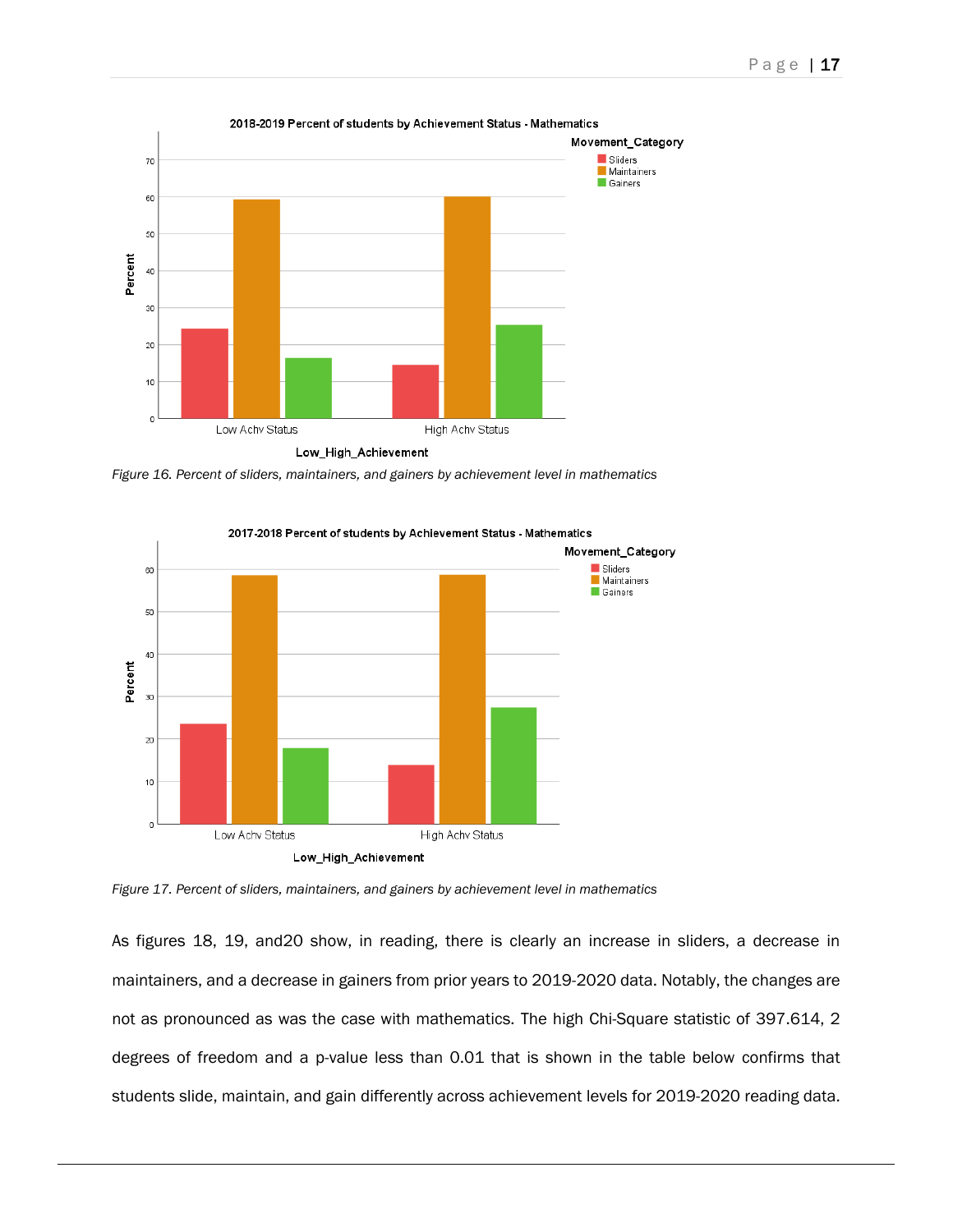This is consistent with what we observed with mathematics data. As was the case with mathematics data, further analysis on reading data from prior years highlights that this is not new. In 2018-2019, low achieving students performed significantly worse than high achieving students (Chi-Square statistic = 201.875, 2 degrees of freedom and p-value less than 0.01). Similarly, in 2017-2018, low achieving students performed significantly worse than high achieving students (Chi-Square statistic = 172.695, 2 degrees of freedom and p-value less than 0.01). The high value of Chi-Square statistic in 2019-2020 reading, which is very different from the other two values from data from prior years, is a sign of trouble.

Upon closer inspection, an area of concern that needs to be addressed in reading is that there is evidence to suggest that low achievement students are more affected using 2019-2020 reading data than we see using prior data. For example, from figures 18-20, we notice a 17% difference between low achieving students and high achieving students in sliders for 2019-2020 reading data (34.5% versus 17.7%). In 2018-2019 and 2017-2018, the differences in percentages of sliders were about 11% (28.7% versus 17.6%) in 2018-2019 and about 11% (25.9% versus 15.2%) in 2017-2018. In other words, the gap between low achieving and high achieving students widened up in reading for 2019-2020. This calls for immediate attention from policymakers.

| <b>Chi-Square Tests</b>   |         |    |                                   |  |
|---------------------------|---------|----|-----------------------------------|--|
|                           | Value   | df | Asymptotic Significance (2-sided) |  |
| <b>Pearson Chi-Square</b> | 397.614 |    | .000                              |  |
| N of Valid Cases          | 8981    |    |                                   |  |

Chi-Square Tests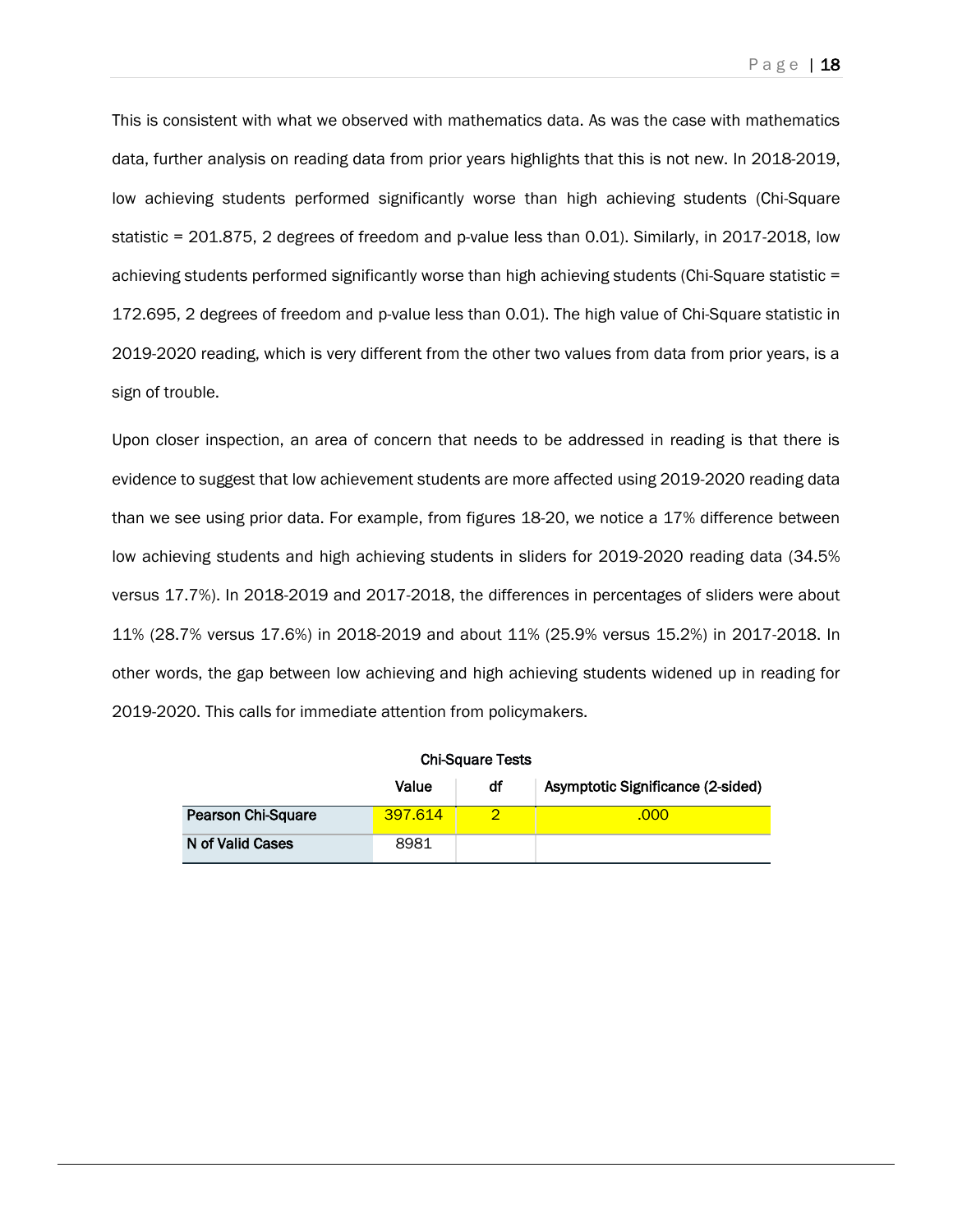

*Figure 18. Percent of sliders, maintainers, and gainers by achievement level in reading*



*Figure 19. Percent of sliders, maintainers, and gainers by achievement level in reading*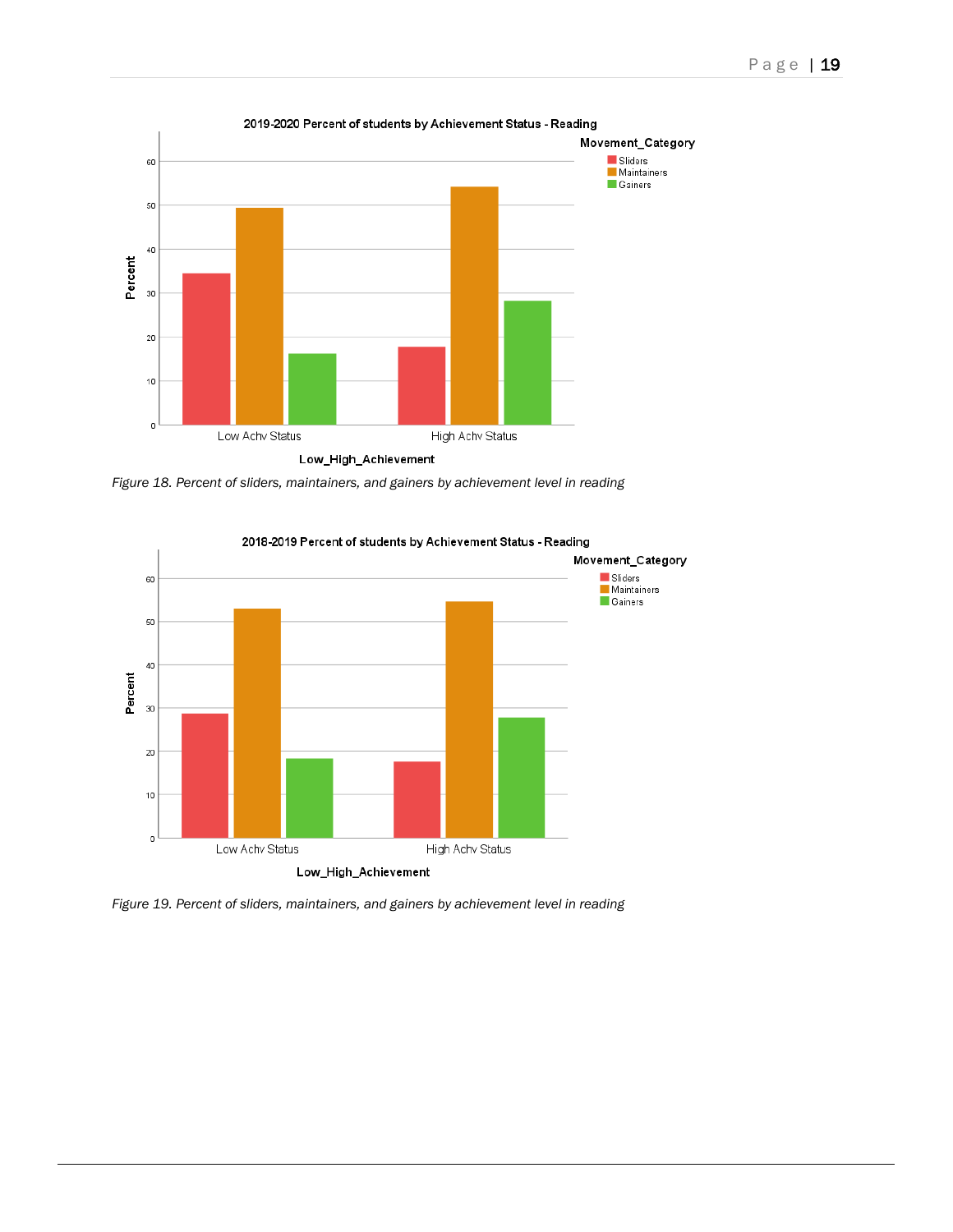

Low\_High\_Achievement

*Figure 20. Percent of sliders, maintainers, and gainers by achievement level in reading*

#### Conclusions from the Analysis

In summary, these results highlight the issue of leaving out subgroups when analyzing data using all students lens only. Because the analysis tuned into the performance of different subgroups of interest and examined the performance of students on multiple categories (e.g. sliders, maintainers, gainers across five performance levels) rather than forcing the data on a dichotomy, meet or did not meet the norms, more information was obtained. As such, there were declines that were noted for both mathematics and reading data that couldn't be revealed through all students lens. More importantly, policy makers need to be aware that when conclusions are drawn based only from the performance of all students and not subgroups, some subgroups will perform below what is reported for all students. A perfect example in our analysis is the socio-economic factor, where Free and Reduced lunch students performed differently from non-reduced lunch students during the pandemic in both mathematics and reading – a departure from their nearly consistent performance pre-pandemic. Could the growing gap in performance during the pandemic between students from different socio-economic backgrounds be attributed to availability of resources and support during this time of need?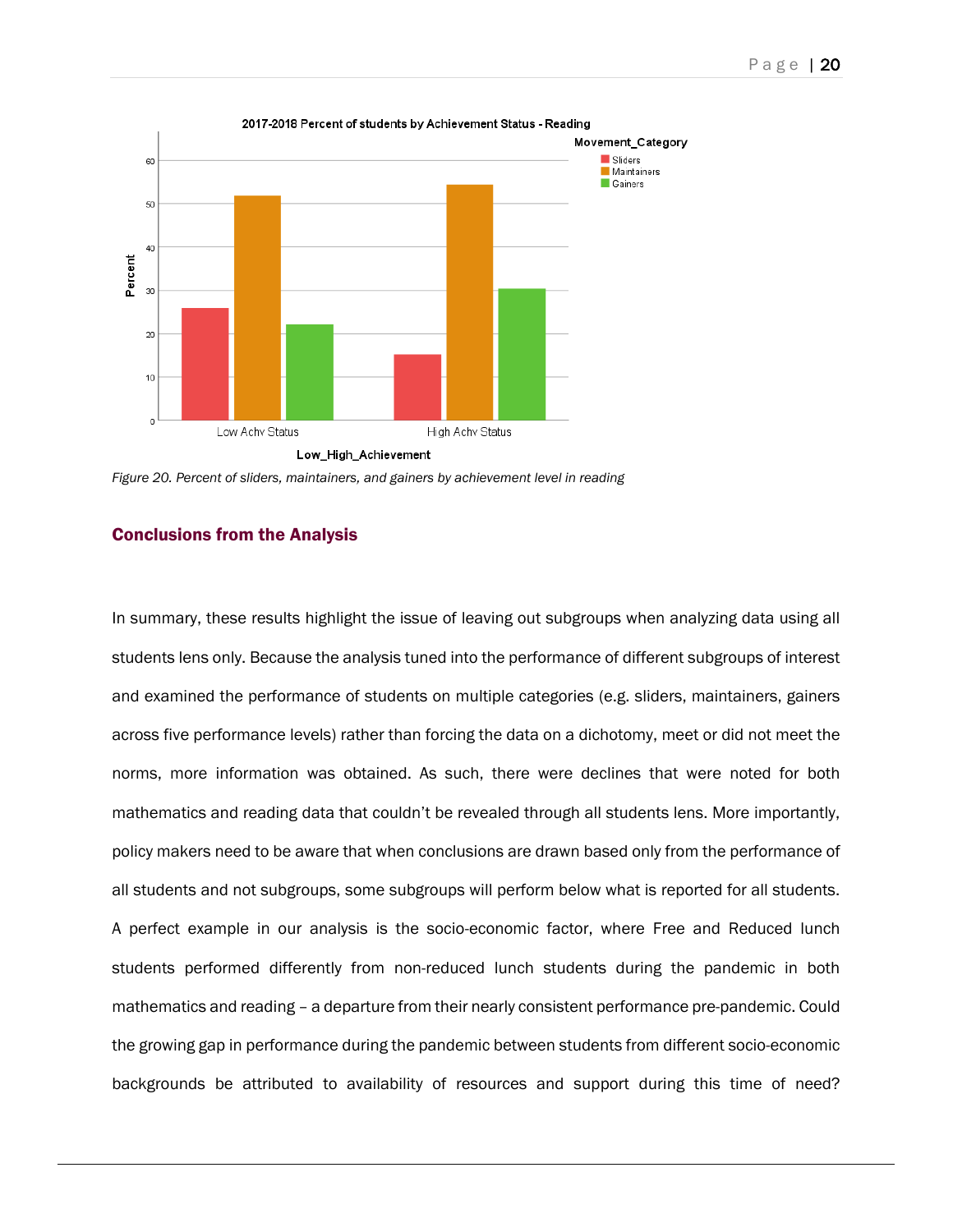Policymakers may want to consider what types of resources are needed for students of different backgrounds, where possible, that can help bridge the gap in performance between subgroups.

The data clearly shows that student performance during the pre-pandemic period was generally better than the performance during the pandemic for both low achieving and high achieving students. Unfortunately, there were instances where mathematics and reading results were different. A case in point is when the level of performance is taken into account, there is no evidence to conclude that low achieving students and high achieving students performed differently in mathematics during the pandemic. Conversely, there is evidence to suggest that low achieving students were more affected using 2019-2020 reading data than we see when we use data from prior years – the gap in performance between low achieving and high achieving students increased in reading during the pandemic but remained the same for mathematics.

Finally, this analysis contains many moving parts; however, solving even one of the factors identified may produce a domino effect that could put students back on a trajectory that prepares them for success in college, work, and life.